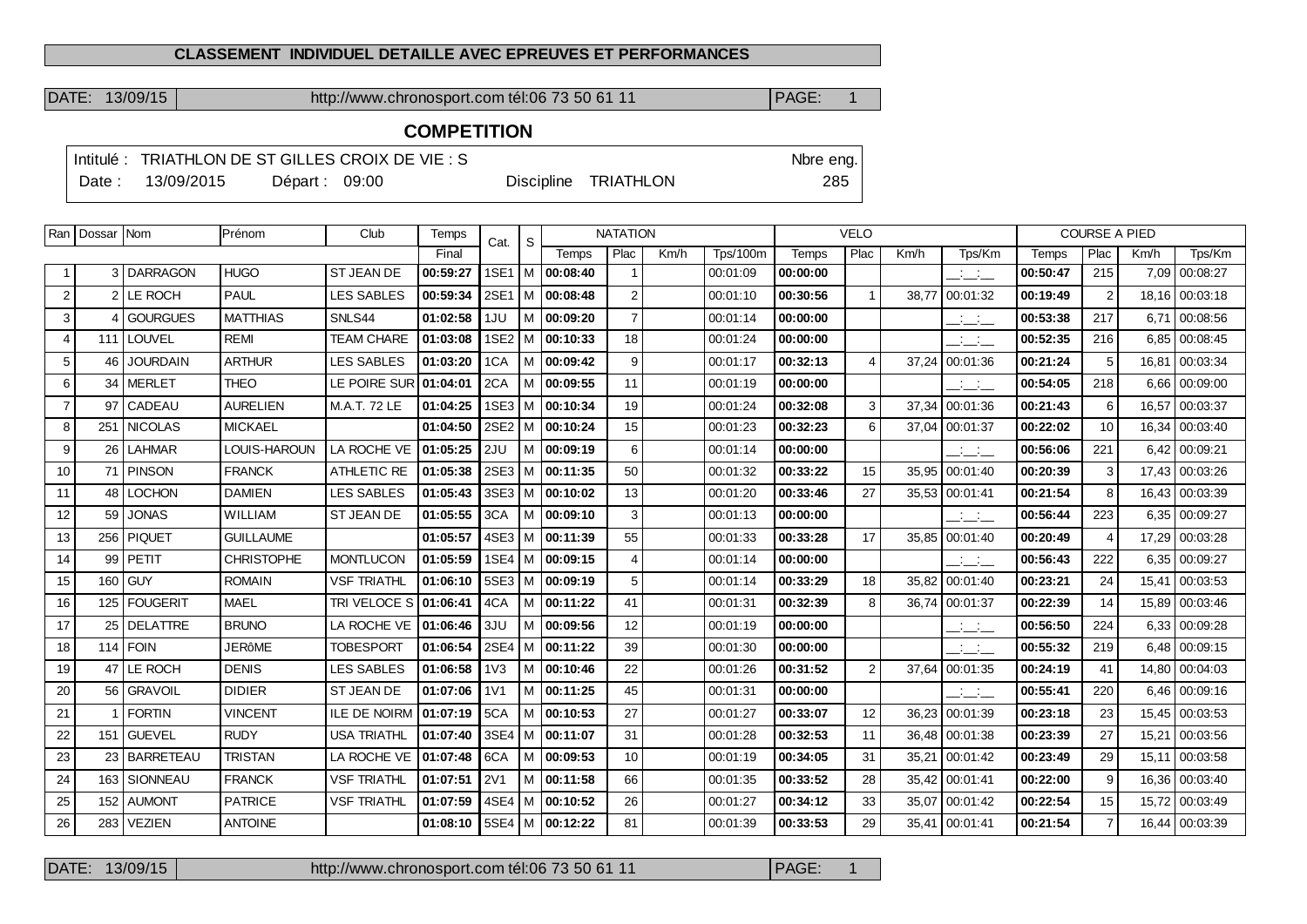### **COMPETITION**

Intitulé : TRIATHLON DE ST GILLES CROIX DE VIE : S<br>
Nbre eng.

Date : 13/09/2015 Départ : 09:00 Discipline TRIATHLON 285

|    | Ran   Dossar   Nom |                    | Prénom               | Club                         | Temps    | Cat.             | <b>NATATION</b><br>S. |                     |      |      |                 |          | <b>VELO</b>    |       |                                 |          | <b>COURSE A PIED</b> |        |                |
|----|--------------------|--------------------|----------------------|------------------------------|----------|------------------|-----------------------|---------------------|------|------|-----------------|----------|----------------|-------|---------------------------------|----------|----------------------|--------|----------------|
|    |                    |                    |                      |                              | Final    |                  |                       | Temps               | Plac | Km/h | <b>Tps/100m</b> | Temps    | Plac           | Km/h  | Tps/Km                          | Temps    | Plac                 | Km/h   | Tps/Km         |
| 27 |                    | 96 BROCHARD        | <b>CLAUDIUS</b>      | <b>LAVAL TRIATH</b>          | 01:08:16 | 1 <sub>V</sub> 2 | м                     | 00:11:53            | 64   |      | 00:01:35        | 00:34:19 | 38             | 34.95 | 00:01:42                        | 00:22:03 | 11                   | 16.32  | 00:03:40       |
| 28 |                    | 19 CHUPEAU         | <b>MAXIME</b>        | FONTENAY TR   01:08:21       |          | 4JU              | м                     | 00:10:20            | 14   |      | 00:01:22        | 00:32:33 | $\overline{7}$ | 36,86 | 00:01:37                        | 00:25:27 | 70                   | 14, 14 | 00:04:14       |
| 29 |                    | 170   AUGIZEAU     | PIERRE-FRANC         |                              | 01:08:35 | 3V1              | м                     | 00:10:46            | 23   |      | 00:01:26        | 00:33:24 | 16             | 35,91 | 00:01:40                        | 00:24:23 | 43                   | 14,76  | 00:04:03       |
| 30 |                    | 122 CHAPRON        | LUDOVIC              | <b>TRI VELOCE S 01:08:39</b> |          | $3SE2$ M         |                       | 00:11:47            | 58   |      | 00:01:34        | 00:34:34 | 48             | 34.71 | 00:01:43                        | 00:22:17 | 12                   |        | 16.16 00:03:42 |
| 31 | 238                | LEROY              | JEAN MARC            |                              | 01:08:51 | 6SE4 M           |                       | 00:12:49            | 100  |      | 00:01:42        | 00:32:46 | 10             | 36.62 | 00:01:38                        | 00:23:15 | 22                   |        | 15.48 00:03:52 |
| 32 |                    | 279 TRICHEREAU     | <b>QUENTIN</b>       |                              | 01:08:55 | 3SE1             | M                     | 00:10:30            | 16   |      | 00:01:24        | 00:32:16 | 5              |       | 37.18 00:01:36                  | 00:26:09 | 85                   | 13.77  | 00:04:21       |
| 33 |                    | 22   BONNEAU       | <b>PIERRE</b>        | <b>ILE DE NOIRN</b>          | 01:09:08 | 5JU              | м                     | 00:11:37            | 51   |      | 00:01:32        | 00:34:21 | 39             | 34,93 | 00:01:43                        | 00:23:10 | 19                   | 15,54  | 00:03:51       |
| 34 |                    | 11 LANDRIN         | LAURENT              | PAYS DE ST                   | 01:09:32 | 7SE4             | M                     | 00:11:05            | 30   |      | 00:01:28        | 00:00:00 |                |       | $\frac{1}{2}$ and $\frac{1}{2}$ | 00:58:27 | 228                  |        | 6.16 00:09:44  |
| 35 |                    | 18   CHUPEAU       | <b>BENJAMIN</b>      | <b>FONTENAY TR</b>           | 01:09:37 | 7CA              | м                     | 00:10:58            | 28   |      | 00:01:27        | 00:33:07 | 13             | 36.22 | 00:01:39                        | 00:25:31 | 72                   |        | 14.10 00:04:15 |
| 36 |                    | 62   MOISAN        | <b>PIERRE</b>        | ST JEAN DE                   | 01:09:45 | 4V1              | м                     | 00:10:31            | 17   |      | 00:01:24        | 00:35:28 | 69             |       | 33.83 00:01:46                  | 00:23:45 | 28                   |        | 15,15 00:03:57 |
| 37 | 54                 | <b>GAUVRIT</b>     | <b>FABIEN</b>        | <b>ST JEAN DE</b>            | 01:09:46 | 8SE4             | м                     | 00:12:23            | 82   |      | 00:01:39        | 00:34:27 | 42             | 34,83 | 00:01:43                        | 00:22:56 | 18                   | 15,70  | 00:03:49       |
| 38 |                    | 219   GIRAUDET     | <b>BENOIT</b>        |                              | 01:09:46 | $4SE2$   M       |                       | 00:12:25            | 85   |      | 00:01:39        | 00:00:00 |                |       | $  -$                           | 00:57:21 | 226                  | 6,28   | 00:09:33       |
| 39 |                    | 41 COUGNAUD        | <b>DAMIEN</b>        | <b>LES SABLES</b>            | 01:10:09 | 8CA              | м                     | 00:11:23            | 42   |      | 00:01:31        | 00:33:43 | 25             | 35.59 | 00:01:41                        | 00:25:02 | 55                   | 14.38  | 00:04:10       |
| 40 |                    | 66   POUVREAU      | <b>FRANCOIS</b>      | <b>ST JEAN DE</b>            | 01:10:25 | <b>2V2</b>       | м                     | 00:12:44            | 95   |      | 00:01:41        | 00:00:00 |                |       | $\overline{\phantom{a}}$        | 00:57:40 | 227                  | 6.24   | 00:09:36       |
| 41 |                    | 175   BOIRE        | <b>FREDDY</b>        |                              | 01:10:26 | 5V1              | м                     | 00:12:54            | 103  |      | 00:01:43        | 00:33:33 | 20             | 35.75 | 00:01:40                        | 00:23:57 | 33                   | 15,02  | 00:03:59       |
| 42 |                    | 49   LOGEAIS       | <b>ALDERIC</b>       | <b>LES SABLES</b>            | 01:10:26 | 9SE4             | M                     | 00:12:57            | 107  |      | 00.01:43        | 00:33:30 | 19             | 35,81 | 00.01.40                        | 00:23:59 | 34                   |        | 15,01 00:03:59 |
| 43 | 231                | <b>JOUSSEMET</b>   | <b>VINCENT</b>       |                              | 01:10:33 | $10SE$ M         |                       | 00:14:59            | 198  |      | 00:01:59        | 00:32:39 | 9              | 36.74 | 00:01:37                        | 00:22:54 | 17                   | 15.71  | 00:03:49       |
| 44 |                    | 259   POHU         | LUDOVIC              |                              | 01:10:47 | 6SE3 M           |                       | 00:12:23            | 83   |      | 00:01:39        | 00:34:16 | 36             |       | 35,02 00:01:42                  | 00:24:08 | 37                   |        | 14.91 00:04:01 |
| 45 |                    | 250   MORIN        | JACQUES              |                              | 01:10:54 | 3V <sub>2</sub>  | м                     | 00:13:39            | 144  |      | 00:01:49        | 00:00:00 |                |       | <b>Contractor</b><br>$  -$      | 00:57:15 | 225                  | 6.29   | 00:09:32       |
| 46 |                    | 33   GUILLET       | <b>JEAN-BAPTISTE</b> | LE POIRE SUR 01:10:55        |          | $5SE2$ M         |                       | 00:11:22            | 40   |      | 00:01:30        | 00:00:00 |                |       | $\overline{\phantom{a}}$        | 00:59:32 | 229                  |        | 6,05 00:09:55  |
| 47 | 130 <sub>1</sub>   | <b>RENAUD</b>      | <b>SEBASTIEN</b>     | <b>TRI VELOCE S 01:11:04</b> |          | 6V1              | м                     | 00:12:33            | 86   |      | 00:01:40        | 00:33:18 | 14             | 36,02 | 00:01:39                        | 00:25:11 | 62                   | 14,29  | 00:04:11       |
| 48 |                    | 218 GIRARDEAU      | <b>ANTOINE</b>       |                              | 01:11:04 | 6SE2 M           |                       | 00:11:19            | 36   |      | 00:01:30        | 00:34:41 | 54             | 34.60 | 00:01:44                        | 00:25:03 | 56                   |        | 14.36 00:04:10 |
| 49 |                    | 35   PAQUEREAU     | <b>CLEMENT</b>       | LE POIRE SUR                 | 01:11:05 | 9CA              | м                     | 00:11:07            | 32   |      | 00:01:29        | 00:36:43 | 113            | 32,67 | 00:01:50                        | 00:23:14 | 21                   | 15,49  | 00:03:52       |
| 50 |                    | 55 GRAVOIL         | <b>ALEXIS</b>        | <b>ST JEAN DE</b>            | 01:11:07 | 10CA             | M                     | 00:11:18            | 34   |      | 00:01:30        | 00:34:40 | 53             | 34,61 | 00:01:44                        | 00:25:08 | 59                   | 14,32  | 00:04:11       |
| 51 | 138                | <b>LENRUME</b>     | <b>OLIVIER</b>       | <b>TRIATHLON C</b>           | 01:11:18 | 2V3              | м                     | 00:11:32            | 48   |      | 00:01:32        | 00:34:23 | 41             | 34.89 | 00:01:43                        | 00:25:22 | 66                   | 14.19  | 00:04:13       |
| 52 |                    | 208   FAUGERON     | <b>BRICE</b>         |                              | 01:11:22 | 7SE2   M         |                       | 00:13:35            | 134  |      | 00:01:48        | 00:33:54 | 30             | 35,39 | 00:01:41                        | 00:23:52 | 31                   |        | 15,08 00:03:58 |
| 53 | 82                 | <b>CHERBONNIER</b> | <b>ANTOINE</b>       | <b>CHOLET TRIA</b>           | 01:11:23 | 8SE2   M         |                       | 00:12:17            | 76   |      | 00:01:38        | 00:34:21 | 40             | 34,92 | 00:01:43                        | 00:24:44 | 47                   | 14,55  | 00:04:07       |
| 54 |                    | 244   MARTINEAU    | PIERRE               |                              | 01:11:25 |                  |                       | 11SE   M   00:11:42 | 57   |      | 00:01:33        | 00:00:00 |                |       | <b>All Card</b>                 | 00:59:42 | 230                  |        | 6.03 00:09:57  |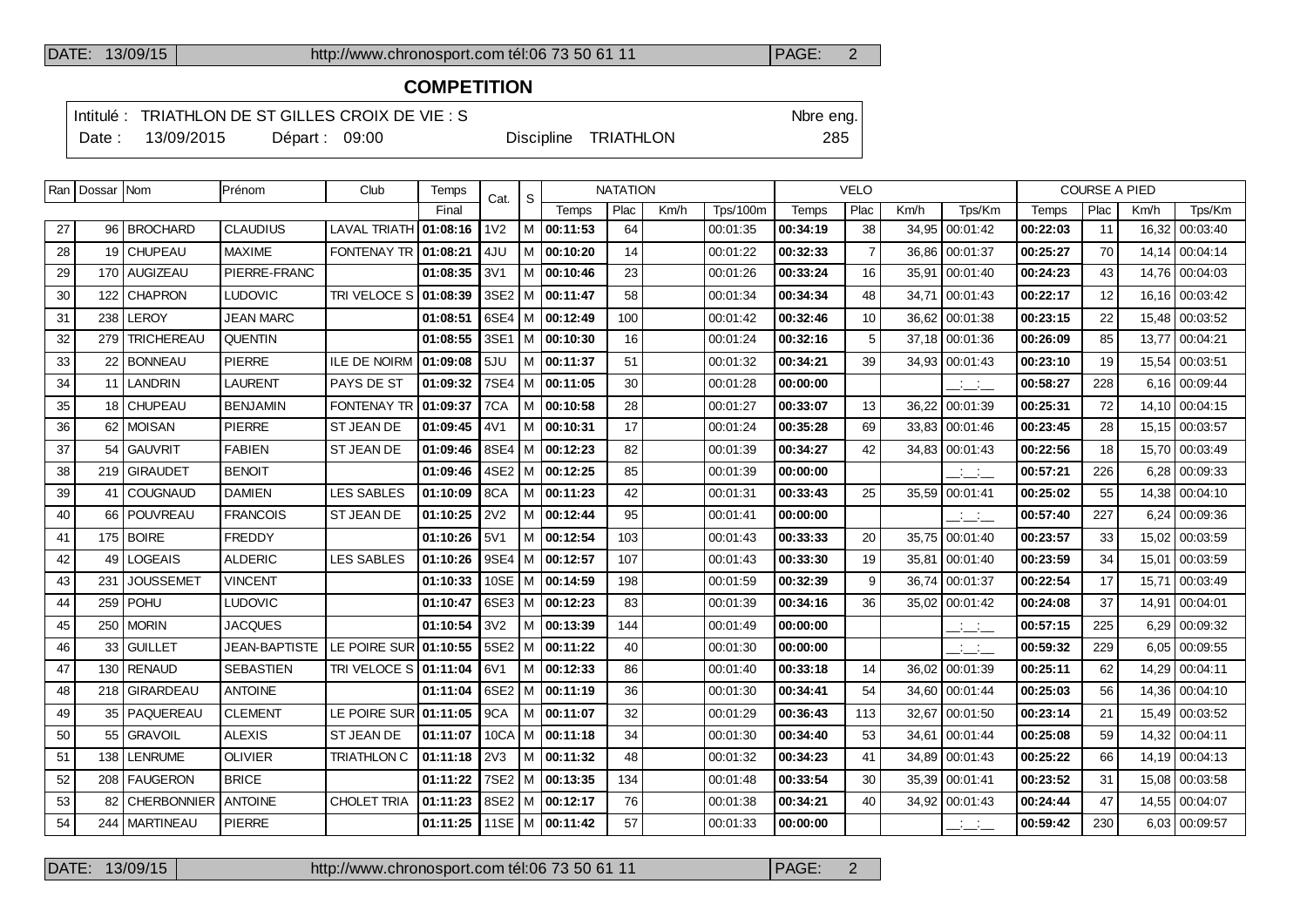### **COMPETITION**

Cat.  $|S|$ 

Intitulé : TRIATHLON DE ST GILLES CROIX DE VIE : S<br>
Nbre eng.

Ran Dossar Nom Prénom Club Temps

Date : 13/09/2015 Départ : 09:00 Discipline TRIATHLON 285

| <b>NATATION</b> |      |          |       | VELO |      |        |       |      | <b>COURSE A PIED</b> |
|-----------------|------|----------|-------|------|------|--------|-------|------|----------------------|
| Plac            | Km/h | Tps/100m | Temps | Plac | Km/h | Tps/Km | Temps | Plac | Km/r                 |

|    |                 |                   |                   |                       | Final    |                  |    | Temps                 | Plac | Km/h | Tps/100m | Temps    | Plac | Km/h  | Tps/Km         | Temps    | Plac | Km/h  | Tps/Km         |
|----|-----------------|-------------------|-------------------|-----------------------|----------|------------------|----|-----------------------|------|------|----------|----------|------|-------|----------------|----------|------|-------|----------------|
| 55 | 220             | <b>GLANDIER</b>   | <b>YVAN</b>       |                       | 01:11:33 | 12SE             |    | $ M $ 00:10:47        | 24   |      | 00:01:26 | 00:38:23 | 146  | 31,26 | 00:01:55       | 00:22:22 | 13   | 16,09 | 00:03:43       |
| 56 |                 | 192 CHEVALIER     | <b>PHILIPPE</b>   |                       | 01:11:34 | <b>7V1</b>       |    | M   00:11:02          | 29   |      | 00:01:28 | 00:37:37 | 129  |       | 31,90 00:01:52 | 00:22:54 | 16   |       | 15,71 00:03:49 |
| 57 |                 | 155 BRUNEAU       | <b>OLIVIER</b>    | <b>VSF TRIATHL</b>    | 01:11:35 |                  |    | 13SE M 00:12:51       | 102  |      | 00:01:42 | 00:33:35 | 22   |       | 35,73 00:01:40 | 00:25:08 | 60   |       | 14,32 00:04:11 |
| 58 |                 | 43 GUIMIER        | LEO               | <b>LES SABLES</b>     | 01:11:36 |                  |    | $11CA$ M $ $ 00:11:24 | 43   |      | 00:01:31 | 00:34:33 | 45   | 34,73 | 00:01:43       | 00:25:39 | 77   | 14.03 | 00:04:16       |
| 59 | 107             | <b>MERZERAUD</b>  | <b>CEDRIC</b>     | <b>STADE POITE</b>    | 01:11:37 | 14SE             |    | $ M $ 00:13:18        | 125  |      | 00:01:46 | 00:34:15 | 35   | 35,02 | 00:01:42       | 00:24:03 | 36   | 14,96 | 00:04:00       |
| 60 | 121             | <b>BOURDIN</b>    | <b>THOMAS</b>     | TRI VELOCE S 01:11:38 |          |                  |    | $12CA$   M   00:11:37 | 53   |      | 00:01:33 | 00:34:38 | 51   |       | 34,65 00:01:43 | 00:25:23 | 67   |       | 14,18 00:04:13 |
| 61 | 134             | <b>ARNOUX</b>     | <b>CYRIL</b>      | <b>TRIATHLON C</b>    | 01:11:50 | <b>15SE</b>      |    | $ M $ 00:12:48        | 99   |      | 00:01:42 | 00:33:36 | 23   |       | 35,70 00:01:40 | 00:25:24 | 68   |       | 14,17 00:04:14 |
| 62 |                 | 87 POHU           | <b>NICOLAS</b>    | CHOLET TRIA           | 01:11:58 |                  |    | 9SE2   M   00:13:51   | 159  |      | 00:01:50 | 00:34:33 | 46   |       | 34,72 00:01:43 | 00:23:33 | 25   |       | 15.28 00:03:55 |
| 63 | 60 l            | MELIE             | <b>SUBERVIE</b>   | ST JEAN DE            | 01:12:02 | 1CA              | F  | 00:11:24              | 44   |      | 00:01:31 | 00:35:44 | 81   |       | 33,58 00:01:47 | 00:24:53 | 50   |       | 14,46 00:04:08 |
| 64 |                 | 271 ROY           | <b>ALEXIS</b>     |                       | 01:12:06 | 16SE             |    | M 00:12:00            | 68   |      | 00:01:36 | 00:35:36 | 75   |       | 33,70 00:01:46 | 00:24:28 | 46   |       | 14,71 00:04:04 |
| 65 |                 | 64 NAULLEAU       | <b>JULIEN</b>     | <b>ST JEAN DE</b>     | 01:12:12 |                  |    | 7SE3 M 00:10:36       | 20   |      | 00:01:24 | 00:35:48 | 85   |       | 33,52 00:01:47 | 00:25:48 | 82   | 13,95 | 00:04:18       |
| 66 | 144             | <b>LESCOUBLET</b> | <b>BASTIEN</b>    | <b>TRIATHLON C</b>    | 01:12:13 |                  |    | 4SE1   M   00:12:46   | 97   |      | 00:01:42 | 00:34:58 | 61   |       | 34,30 00:01:44 | 00:24:28 | 45   | 14.71 | 00:04:04       |
| 67 |                 | 92   CHAUMARD     | <b>YVES</b>       | FREE IRON TE          | 01:12:17 |                  |    | 17SE   M   00:13:11   | 123  |      | 00:01:45 | 00:35:15 | 65   |       | 34,04 00:01:45 | 00:23:50 | 30   |       | 15,10 00:03:58 |
| 68 |                 | 105 ROSSIGNOL     | <b>GAEL</b>       | SOCIETE SPO           | 01:12:19 | 4V <sub>2</sub>  |    | M 00:11:28            | 46   |      | 00:01:31 | 00:35:22 | 67   |       | 33,92 00:01:46 | 00:25:28 | 71   |       | 14,13 00:04:14 |
| 69 | 38 l            | <b>DUFRIEN</b>    | ANNABELLE         | <b>LES HERBIER</b>    | 01:12:21 | 1 <sub>V</sub> 1 | F. | 00:12:57              | 108  |      | 00:01:43 | 00:33:40 | 24   | 35,64 | 00:01:41       | 00:25:44 | 79   |       | 13,99 00:04:17 |
| 70 | 268 l           | <b>RETUREAU</b>   | <b>FABRICE</b>    |                       | 01:12:23 | 18SE             |    | M 100:12:22           | 80   |      | 00:01:38 | 00:36:03 | 94   | 33,27 | 00:01:48       | 00:23:57 | 32   | 15.03 | 00:03:59       |
| 71 | 221             | <b>GODARD</b>     | YAEL              |                       | 01:12:23 |                  |    | 10SE   M   00:12:15   | 75   |      | 00:01:38 | 00:34:27 | 43   |       | 34,82 00:01:43 | 00:25:41 | 78   | 14,02 | 00:04:16       |
| 72 |                 | 171 BEDON         | <b>JEAN LUC</b>   |                       | 01:12:24 | 3V3              |    | M 00:15:08            | 205  |      | 00:02:01 | 00:34:05 | 32   |       | 35,20 00:01:42 | 00:23:11 | 20   |       | 15,53 00:03:51 |
| 73 | 167             | <b>ARNAUD</b>     | <b>EMMANUEL</b>   |                       | 01:12:39 | 8V1              |    | M 00:11:59            | 67   |      | 00:01:35 | 00:34:47 | 56   | 34.49 | 00:01:44       | 00:25:52 | 83   | 13.91 | 00:04:18       |
| 74 | 225             | <b>GRELLIER</b>   | <b>FLORIAN</b>    |                       | 01:12:46 |                  |    | 8SE3   M   00:13:04   | 116  |      | 00:01:44 | 00:34:35 | 49   |       | 34,68 00:01:43 | 00:25:06 | 57   | 14,34 | 00:04:11       |
| 75 | 93              | <b>JOUNAY</b>     | <b>CHRISTOPHE</b> | <b>GUIDEL TRIAT</b>   | 01:12:52 |                  |    | 9SE3   M   00:10:37   | 21   |      | 00:01:24 | 00:35:44 | 80   | 33,58 | 00:01:47       | 00:26:30 | 93   | 13,58 | 00:04:25       |
| 76 | $21 \mid$       | <b>POILASNE</b>   | <b>ANTHONY</b>    | <b>FONTENAY TR</b>    | 01:13:01 |                  |    | 19SE   M   00:13:06   | 119  |      | 00:01:44 | 00:33:34 | 21   |       | 35,75 00:01:40 | 00:26:21 | 89   | 13.66 | 00:04:23       |
| 77 | 264             | QUINIO            | <b>YANNICK</b>    |                       | 01:13:06 | 4V3              |    | M 100:12:41           | 90   |      | 00:01:41 | 00:36:07 | 98   |       | 33,22 00:01:48 | 00:24:18 | 40   | 14.81 | 00:04:03       |
| 78 | 126             | <b>GOULET</b>     | <b>JULIEN</b>     | TRI VELOCE S          | 01:13:09 | 6JU              |    | M 00:12:11            | 74   |      | 00:01:37 | 00:35:43 | 79   |       | 33,59 00:01:47 | 00:25:14 | 64   | 14.26 | 00:04:12       |
| 79 | 241             | LOCTEAU           | YANN              |                       | 01:13:14 | 9V1              |    | M   00:12:59          | 112  |      | 00:01:43 | 00:00:00 |      |       | سأنسأ          | 01:00:15 | 231  |       | 5,97 00:10:02  |
| 80 |                 | 100 HAU           | <b>DIDIER</b>     | PAU TRIATHL           | 01:13:20 | 10V1             |    | M   00:13:40          | 146  |      | 00:01:49 | 00:34:38 | 52   |       | 34,64 00:01:43 | 00:25:01 | 54   |       | 14,39 00:04:10 |
| 81 | 50 <sub>1</sub> | LOUVEAU           | <b>OLIVIER</b>    | <b>LES SABLES</b>     | 01:13:27 | 11 <sub>V1</sub> |    | M 00:12:18            | 77   |      | 00:01:38 | 00:34:19 | 37   |       | 34,96 00:01:42 | 00:26:49 | 102  | 13,42 | 00:04:28       |
| 82 |                 | 73 LEMASSON       | <b>VINCENT</b>    | BEST TRIATHL 01:13:28 |          |                  |    | 5SE1   M   00:10:51   | 25   |      | 00:01:26 | 00:35:06 | 63   |       | 34,18 00:01:45 | 00:27:29 | 119  |       | 13.09 00:04:34 |
|    |                 |                   |                   |                       |          |                  |    |                       |      |      |          |          |      |       |                |          |      |       |                |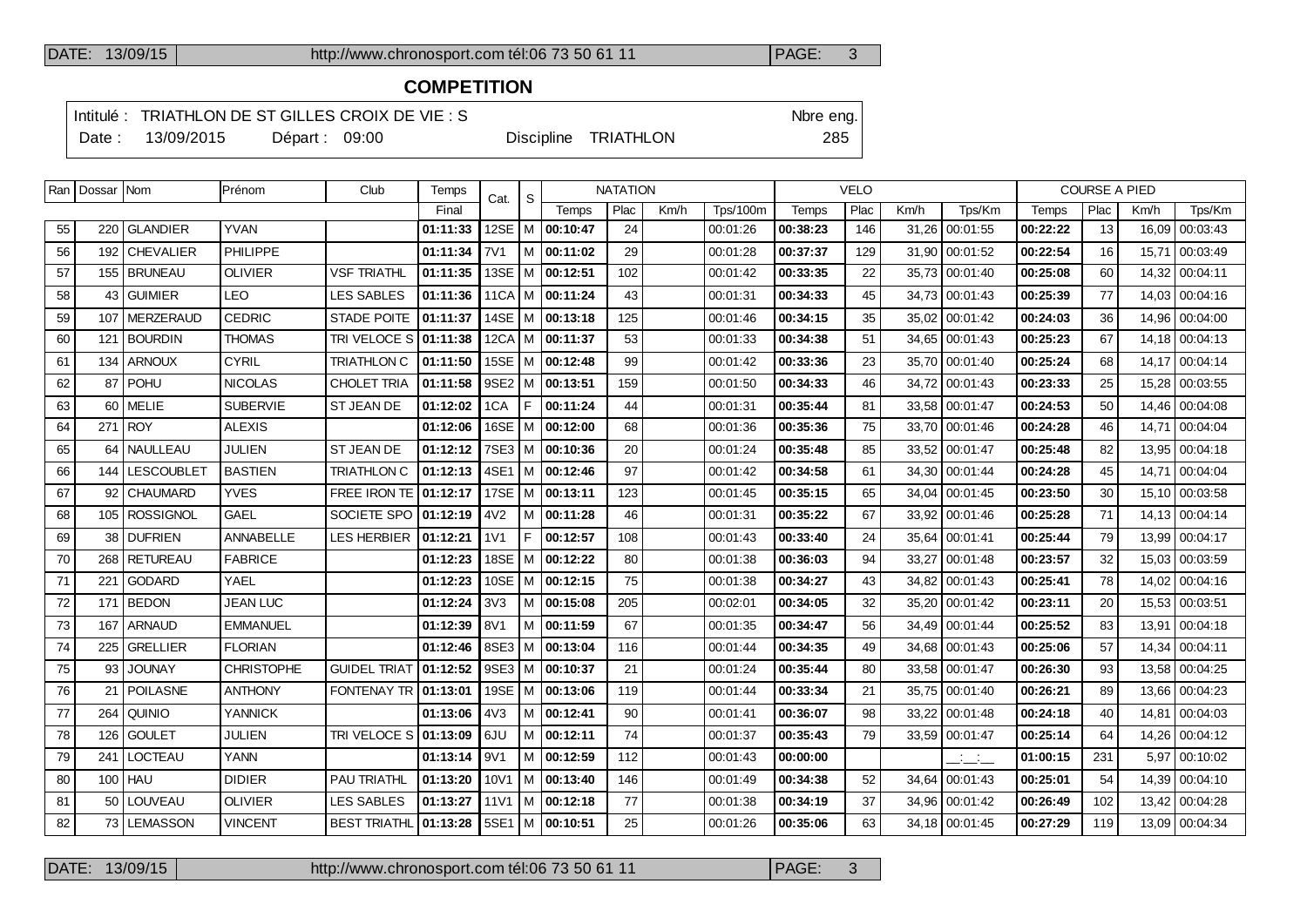## **COMPETITION**

Intitulé : TRIATHLON DE ST GILLES CROIX DE VIE : S<br>
Nbre eng.

Date : 13/09/2015 Départ : 09:00 Discipline TRIATHLON 285

|     | Ran   Dossar   Nom |                        | Prénom               | Club               | Temps    | Cat.            | <b>NATATION</b><br>S. |                            |      |      |                 | <b>VELO</b> |      |       |                | <b>COURSE A PIED</b> |      |       |                |
|-----|--------------------|------------------------|----------------------|--------------------|----------|-----------------|-----------------------|----------------------------|------|------|-----------------|-------------|------|-------|----------------|----------------------|------|-------|----------------|
|     |                    |                        |                      |                    | Final    |                 |                       | Temps                      | Plac | Km/h | <b>Tps/100m</b> | Temps       | Plac | Km/h  | Tps/Km         | Temps                | Plac | Km/h  | Tps/Km         |
| 83  |                    | 217 GESTIN             | <b>JEAN FRANCOIS</b> |                    | 01:13:32 | 5V2             |                       | M 00:12:59                 | 111  |      | 00:01:43        | 00:35:18    | 66   | 33.98 | 00:01:45       | 00:25:13             | 63   | 14,27 | 00:04:12       |
| 84  |                    | 263 PRUNIER            | <b>GERMAIN</b>       |                    | 01:13:37 |                 |                       | 10SE   M   00:12:07        | 71   |      | 00:01:37        | 00:36:34    | 110  | 32,81 | 00:01:49       | 00:24:55             | 51   |       | 14,44 00:04:09 |
| 85  |                    | 53 BLANCHARD           | <b>THIERRY</b>       | <b>ST JEAN DE</b>  | 01:13:39 | 5V3             |                       | M 00:12:10                 | 73   |      | 00:01:37        | 00:34:34    | 47   | 34,71 | 00:01:43       | 00:26:54             | 106  |       | 13,38 00:04:29 |
| 86  | 106                | LAURENT                | <b>KIENER</b>        | <b>STADE POITE</b> | 01:13:51 |                 |                       | 20SE   M   00:13:38        | 142  |      | 00:01:49        | 00:34:45    | 55   | 34,52 | 00:01:44       | 00:25:27             | 69   |       | 14,14 00:04:14 |
| 87  | 142                | <b>TRIBOUT</b>         | <b>KEVIN</b>         | <b>TRIATHLON C</b> | 01:13:57 |                 |                       | 11SE   M   00:11:37        | 52   |      | 00:01:32        | 00:34:36    | 50   | 34,67 | 00:01:43       | 00:27:43             | 122  |       | 12,99 00:04:37 |
| 88  |                    | 77   MOREAU            | <b>DENIS</b>         | <b>BOUGUENAIS</b>  | 01:14:08 | 6V2             |                       | M 00:12:44                 | 94   |      | 00:01:41        | 00:34:57    | 60   |       | 34,33 00:01:44 | 00:26:26             | 91   |       | 13,62 00:04:24 |
| 89  |                    | 51 LUCAS               | <b>NATHAN</b>        | <b>LES SABLES</b>  | 01:14:13 |                 |                       | 13CA   M   00:09:21        | 8    |      | 00:01:14        | 00:34:32    | 44   | 34.74 | 00:01:43       | 00:30:19             | 178  |       | 11.87 00:05:03 |
| 90  | 45                 | <b>JAMOIS</b>          | <b>CHARLINE</b>      | <b>LES SABLES</b>  | 01:14:13 |                 |                       | 1SE4 F 00:11:51            | 63   |      | 00:01:34        | 00:36:47    | 114  | 32,62 | 00:01:50       | 00:25:35             | 74   |       | 14,07 00:04:15 |
| 91  | 180                | l CAMESCASSE           | <b>FRANCOIS</b>      |                    | 01:14:24 |                 |                       | 21SE   M   00:12:42        | 91   |      | 00:01:41        | 00:36:32    | 108  |       | 32.84 00:01:49 | 00:25:10             | 61   |       | 14.30 00:04:11 |
| 92  | 37                 | <b>CREPEAU</b>         | <b>SAMUEL</b>        | <b>LES HERBIER</b> | 01:14:29 |                 |                       | 11SE   M   00:13:04        | 117  |      | 00:01:44        | 00:33:44    | 26   | 35.57 | 00:01:41       | 00:27:40             | 120  |       | 13,01 00:04:36 |
| 93  |                    | 81 AUGE                | <b>EMMANUEL</b>      | CHOLET TRIA        | 01:14:33 | 6V3             |                       | M 100:11:30                | 47   |      | 00:01:32        | 00:36:24    | 106  | 32,97 | 00:01:49       | 00:26:38             | 97   |       | 13,51 00:04:26 |
| 94  | 158                | DESPRES                | <b>STEPHANE</b>      | <b>VSF TRIATHL</b> | 01:14:39 | <b>7V2</b>      |                       | $M$   00:13:10             | 122  |      | 00:01:45        | 00:35:55    | 90   |       | 33,40 00:01:47 | 00:25:33             | 73   |       | 14,09 00:04:15 |
| 95  | 223                | <b>GOUIX</b>           | <b>ARNAUD</b>        |                    | 01:14:45 | <b>12V1</b>     |                       | M 00:13:02                 | 115  |      | 00:01:44        | 00:35:38    | 76   |       | 33,67 00:01:46 | 00:26:04             | 84   |       | 13,81 00:04:20 |
| 96  | 281                | <b>VANDERMEIRE</b>     | <b>MAXIME</b>        |                    | 01:14:49 |                 |                       | 22SE   M   00:13:31        | 128  |      | 00:01:48        | 00:00:00    |      |       | للأسائل        | 01:01:17             | 232  | 5.87  | 00:10:12       |
| 97  |                    | 118   PARPAILLON       | <b>DIDIER</b>        | TRI CLUB CLI       | 01:14:51 | 8V <sub>2</sub> |                       | M   00:11:50               | 61   |      | 00:01:34        | 00:36:06    | 97   | 33,23 | 00:01:48       | 00:26:53             | 105  |       | 13,38 00:04:28 |
| 98  | 179                | l CADIO                | <b>FREDERIC</b>      |                    | 01:15:12 |                 |                       | 23SE   M   00:12:56        | 106  |      | 00:01:43        | 00:35:26    | 68   | 33,86 | 00:01:46       | 00:26:50             | 103  |       | 13,42 00:04:28 |
| 99  | 227                | <b>GUILLET</b>         | <b>JONATHAN</b>      |                    | 01:15:16 |                 |                       | 24SE   M   00:14:00        | 170  |      | 00:01:52        | 00:36:08    | 99   | 33,20 | 00:01:48       | 00:25:07             | 58   |       | 14,33 00:04:11 |
| 100 | 187                | <b>CHARRIER</b>        | <b>QUENTIN</b>       |                    | 01:15:17 |                 |                       | 1SE2   F   00:11:18        | 35   |      | 00:01:30        | 00:34:53    | 57   | 34.40 | 00:01:44       | 00:29:05             | 155  | 12.37 | 00:04:50       |
| 101 |                    | 185 CHANSON            | <b>CEDRIC</b>        |                    | 01:15:32 |                 |                       | 12SE   M <b>  00:13:49</b> | 155  |      | 00:01:50        | 00:35:28    | 70   |       | 33.83 00:01:46 | 00:26:15             | 86   |       | 13.71 00:04:22 |
| 102 | 162                | <b>LEROUX</b>          | <b>PHILIPPE</b>      | <b>VSF TRIATHL</b> | 01:15:36 | 13V1            |                       | M 00:13:59                 | 169  |      | 00:01:51        | 00:35:59    | 91   | 33,34 | 00:01:47       | 00:25:38             | 75   | 14.04 | 00:04:16       |
| 103 |                    | 176 BOSSARD            | <b>JEAN CHARLES</b>  |                    | 01:15:37 |                 |                       | 13SE   M   00:13:43        | 149  |      | 00:01:49        | 00:36:10    | 100  |       | 33.18 00:01:48 | 00:25:44             | 80   |       | 13.99 00:04:17 |
| 104 |                    | 148 PIRONNEC           | <b>CHRISTOPHE</b>    | <b>TRIATHLON C</b> | 01:15:38 | 14V1            |                       | M 00:13:00                 | 113  |      | 00:01:44        | 00:35:30    | 71   |       | 33,79 00:01:46 | 00:27:07             | 110  | 13,27 | 00:04:31       |
| 105 | 58                 | <b>VRIGNAUD</b>        | <b>JACQUES</b>       | <b>ST JEAN DE</b>  | 01:15:40 | 9V <sub>2</sub> |                       | $M$ 00:13:42               | 148  |      | 00:01:49        | 00:35:38    | 77   | 33,67 | 00:01:46       | 00:26:19             | 87   |       | 13,67 00:04:23 |
| 106 | 262                | <i><b>PROUTEAU</b></i> | <b>PAUL</b>          | <b>LES SABLES</b>  | 01:15:50 | 7JU             |                       | M 00:12:07                 | 70   |      | 00:01:36        | 00:36:26    | 107  | 32,92 | 00:01:49       | 00:27:16             | 114  |       | 13.20 00:04:32 |
| 107 | 52                 | <b>ORSONNEAU</b>       | <b>STEPHANE</b>      | <b>LES SABLES</b>  | 01:15:52 | 10V2            |                       | M   00:14:11               | 179  |      | 00:01:53        | 00:34:59    | 62   | 34,29 | 00:01:44       | 00:26:41             | 98   |       | 13,49 00:04:26 |
| 108 |                    | 61 MILCENT             | <b>MIGUEL</b>        | <b>ST JEAN DE</b>  | 01:15:53 |                 |                       | 25SE   M   00:12:55        | 105  |      | 00:01:43        | 00:34:54    | 58   | 34,37 | 00:01:44       | 00:28:02             | 127  |       | 12,84 00:04:40 |
| 109 | 270                | ROUX                   | JULIEN               |                    | 01:15:56 |                 |                       | 12SE   M   00:11:57        | 65   |      | 00:01:35        | 00:37:18    | 125  | 32,17 | 00:01:51       | 00:26:41             | 99   |       | 13,49 00:04:26 |
| 110 |                    | 205 DURAND             | <b>CEDRIC</b>        |                    | 01:16:05 |                 |                       | 14SE   M   00:12:24        | 84   |      | 00:01:39        | 00:36:18    | 104  |       | 33,05 00:01:48 | 00:27:22             | 116  |       | 13,15 00:04:33 |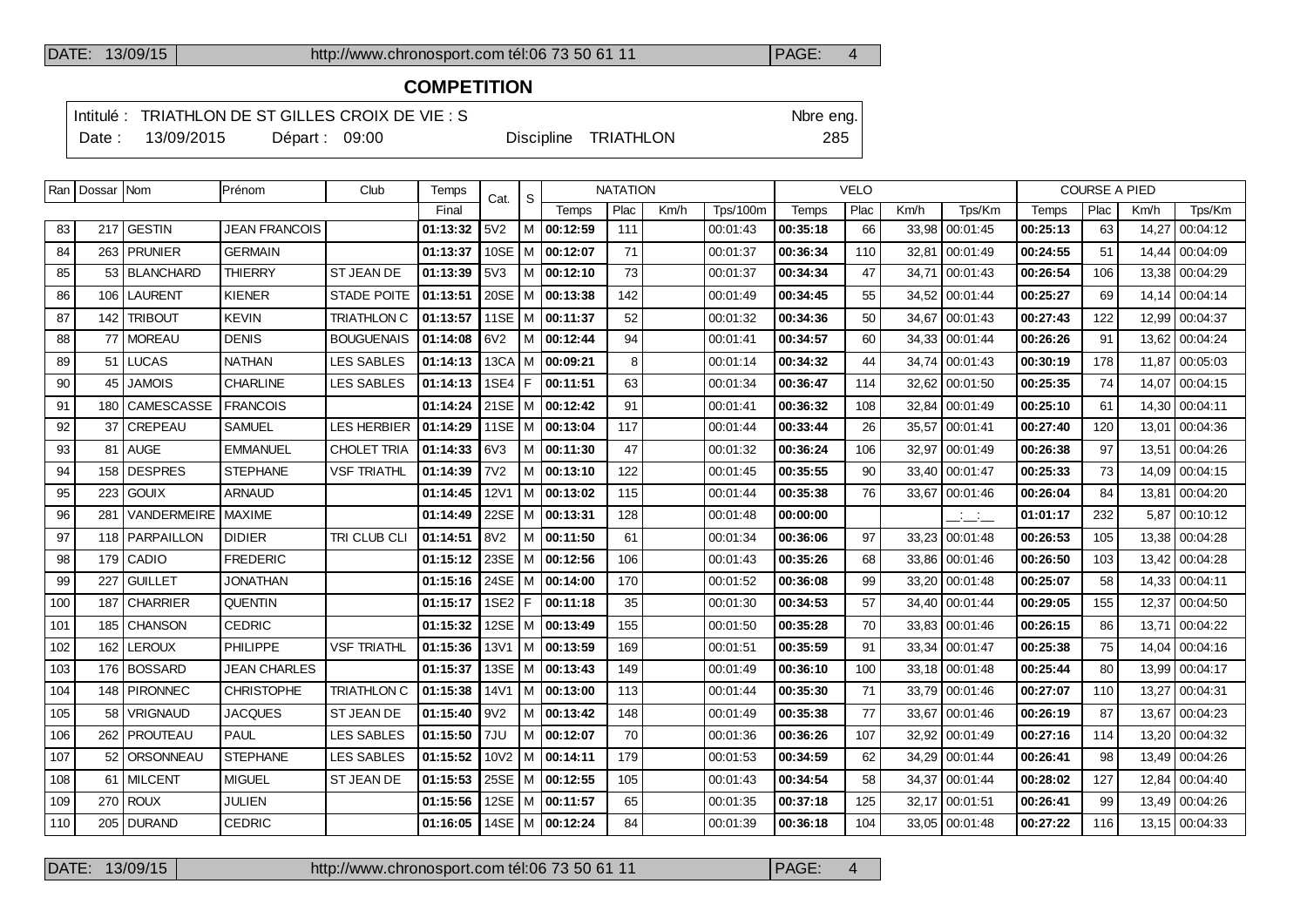## **COMPETITION**

Intitulé : TRIATHLON DE ST GILLES CROIX DE VIE : S<br>
Nbre eng.

Date : 13/09/2015 Départ : 09:00 Discipline TRIATHLON 285

| ۰. |  |
|----|--|
|    |  |

| Ran | Dossar Nom |                    | Prénom            | Club                  | Temps    | Cat.             | S | <b>NATATION</b>       |      |      | <b>VELO</b>     |          |      |       | <b>COURSE A PIED</b> |          |      |       |                |
|-----|------------|--------------------|-------------------|-----------------------|----------|------------------|---|-----------------------|------|------|-----------------|----------|------|-------|----------------------|----------|------|-------|----------------|
|     |            |                    |                   |                       | Final    |                  |   | Temps                 | Plac | Km/h | <b>Tps/100m</b> | Temps    | Plac | Km/h  | Tps/Km               | Temps    | Plac | Km/h  | Tps/Km         |
| 111 | 139        | <b>PIQUET</b>      | <b>JACQUES</b>    | <b>TRIATHLON C</b>    | 01:16:12 | 1 <sub>V</sub> 4 |   | M 00:13:37            | 140  |      | 00:01:48        | 00:34:15 | 34   | 35,02 | 00:01:42             | 00:28:20 | 130  | 12.71 | 00:04:43       |
| 112 | 157        | <b>CHRISTOPHE</b>  | <b>DOUSSET</b>    | VSF TRIATHL           | 01:16:14 | 15V1             |   | M 100:12:37           | 89   |      | 00:01:40        | 00:35:51 | 86   |       | 33,46 00:01:47       | 00:27:45 | 123  |       | 12,97 00:04:37 |
| 113 | 98         | <b>CONSTANT</b>    | <b>CHAUMONT</b>   | M.A.T. 72 LE          | 01:16:17 |                  |   | 26SE   M   00:12:57   | 109  |      | 00:01:43        | 00:36:57 | 118  | 32,47 | 00:01:50             | 00:26:22 | 90   |       | 13,65 00:04:23 |
| 114 | 6          | <b>DEBRAY</b>      | <b>HUBERT</b>     | PAYS DE ST            | 01:16:20 |                  |   | $11V2$   M   00:13:47 | 151  |      | 00:01:50        | 00:37:16 | 123  |       | 32,19 00:01:51       | 00:25:16 | 65   |       | 14,25 00:04:12 |
| 115 | 40         | <b>BOURSIER</b>    | <b>LAURENT</b>    | <b>LES SABLES</b>     | 01:16:21 |                  |   | $12V2$   M   00:15:24 | 213  |      | 00:02:03        | 00:36:33 | 109  | 32,82 | 00:01:49             | 00:24:22 | 42   |       | 14,77 00:04:03 |
| 116 | 88         | <b>REUNGOAT</b>    | <b>VINCENT</b>    | CHOLET TRIA           | 01:16:27 |                  |   | 27SE   M   00:14:20   | 183  |      | 00:01:54        | 00:35:32 | 73   | 33,77 | 00:01:46             | 00:26:35 | 95   |       | 13,54 00:04:25 |
| 117 | 86         | <b>IMARIONNEAU</b> | <b>FRANCK</b>     | CHOLET TRIA           | 01:16:32 |                  |   | 28SE   M   00:12:55   | 104  |      | 00:01:43        | 00:35:53 | 88   |       | 33,43 00:01:47       | 00:27:42 | 121  |       | 12,99 00:04:37 |
| 118 | 32         | <b>CHANAL</b>      | <b>GUILLAUME</b>  | LE POIRE SUR 01:16:35 |          |                  |   | 14CA   M   00:13:05   | 118  |      | 00:01:44        | 00:35:34 | 74   |       | 33,74 00:01:46       | 00:27:55 | 124  |       | 12,89 00:04:39 |
| 119 | 164        | <b>TAFFOREAU</b>   | <b>SYLVAIN</b>    | <b>VSF TRIATHL</b>    | 01:16:40 |                  |   | 29SE   M   00:13:57   | 167  |      | 00:01:51        | 00:36:04 | 96   |       | 33,26 00:01:48       | 00:26:38 | 96   |       | 13,52 00:04:26 |
| 120 | 275        | TEILLET            | JONATHAN          |                       | 01:16:53 |                  |   | 30SE   M   00:15:57   | 225  |      | 00:02:07        | 00:37:21 | 126  |       | 32,12 00:01:52       | 00:23:35 | 26   |       | 15,27 00:03:55 |
| 121 |            | 17 BRECHOTTEAU     | <b>HERVE</b>      | <b>FONTENAY TR</b>    | 01:16:57 | 13V2             |   | $ M $ 00:14:05        | 176  |      | 00:01:52        | 00:38:04 | 139  | 31,51 | 00:01:54             | 00:24:47 | 48   | 14,52 | 00:04:07       |
| 122 |            | 65 PENISSON        | LOLA              | ST JEAN DE            | 01:16:59 | 2CA              | F | 00:11:09              | 33   |      | 00:01:29        | 00:35:10 | 64   |       | 34,12 00:01:45       | 00:30:38 | 186  |       | 11,75 00:05:06 |
| 123 | 172        | <b>BENETEAU</b>    | <b>ERIC</b>       |                       | 01:17:00 |                  |   | 31SE   M   00:14:19   | 182  |      | 00:01:54        | 00:37:49 | 135  |       | 31,73 00:01:53       | 00:24:51 | 49   | 14,48 | 00:04:08       |
| 124 |            | 257   PLAIDEAU     | <b>ROMARIC</b>    |                       | 01:17:02 |                  |   | 13SE   M   00:13:36   | 138  |      | 00:01:48        | 00:39:13 | 152  |       | 30,60 00:01:57       | 00:24:13 | 38   |       | 14,87 00:04:02 |
| 125 | 149        | <b>VIENNET</b>     | PHILIPPE          | <b>TRIATHLON S</b>    | 01:17:02 | 7V3              |   | M 00:12:35            | 87   |      | 00:01:40        | 00:35:46 | 83   | 33,54 | 00:01:47             | 00:28:40 | 141  |       | 12,55 00:04:46 |
| 126 |            | 13   MORILLEAU     | <b>SEBASTIEN</b>  | PAYS DE ST            | 01:17:04 |                  |   | 32SE   M   00:13:20   | 126  |      | 00:01:46        | 00:36:53 | 117  |       | 32,53 00:01:50       | 00:26:50 | 104  |       | 13,41 00:04:28 |
| 127 | 5          | <b>CORMIER</b>     | <b>FABRICE</b>    | PAYS DE ST            | 01:17:09 |                  |   | 14V2   M   00:11:21   | 38   |      | 00:01:30        | 00:37:48 | 134  |       | 31,74 00:01:53       | 00:27:59 | 125  | 12.86 | 00:04:39       |
| 128 | 254        | <b>PELIAN</b>      | YANN              |                       | 01:17:13 |                  |   | 33SE   M   00:13:35   | 133  |      | 00:01:48        | 00:36:37 | 112  | 32,77 | 00:01:49             | 00:27:00 | 109  |       | 13,33 00:04:30 |
| 129 | 258        | <b>PLOQUIN</b>     | <b>NICOLAS</b>    |                       | 01:17:14 |                  |   | 34SE   M   00:13:09   | 121  |      | 00:01:45        | 00:37:08 | 121  | 32,31 | 00:01:51             | 00:26:56 | 107  | 13,36 | 00:04:29       |
| 130 | 228        | GUILLOU            | <b>CHRISTOPHE</b> |                       | 01:17:15 |                  |   | 35SE   M   00:13:57   | 168  |      | 00:01:51        | 00:36:48 | 115  |       | 32,60 00:01:50       | 00:26:28 | 92   |       | 13,60 00:04:24 |
| 131 | 154        | BARBEREAU          | <b>CHRISTOPHE</b> | <b>VSF TRIATHL</b>    | 01:17:34 | 16V1             |   | M 00:12:36            | 88   |      | 00:01:40        | 00:36:00 | 92   | 33,33 | 00:01:48             | 00:28:58 | 150  |       | 12,43 00:04:49 |
| 132 |            | 128 HARLE          | <b>STEPHANE</b>   | TRI VELOCE S 01:17:36 |          |                  |   | $15V2$   M   00:13:55 | 164  |      | 00:01:51        | 00:36:14 | 102  |       | 33,10 00:01:48       | 00:27:26 | 117  |       | 13,12 00:04:34 |
| 133 |            | 7   FOUQUET        | <b>PIERRICK</b>   | PAYS DE ST            | 01:17:41 | 8V3              |   | M   00:13:21          | 127  |      | 00:01:46        | 00:35:53 | 87   |       | 33,44 00:01:47       | 00:28:26 | 132  | 12,66 | 00:04:44       |
| 134 |            | 83 DANIEAU         | <b>XAVIER</b>     | CHOLET TRIA           | 01:17:51 | <b>2V4</b>       |   | M   00:13:40          | 145  |      | 00:01:49        | 00:35:32 | 72   |       | 33,77 00:01:46       | 00:28:39 | 139  |       | 12,56 00:04:46 |
| 135 |            | 8 HILAIREAU        | <b>STEPHANE</b>   | PAYS DE ST            | 01:17:57 | 36SE             |   | M 00:12:42            | 93   |      | 00:01:41        | 00:36:02 | 93   | 33,30 | 00:01:48             | 00:29:12 | 160  |       | 12,33 00:04:52 |
| 136 |            | 14 PLASSIN         | <b>ANNE</b>       | PAYS DE ST            | 01:18:03 | 2SE4 F           |   | 00:12:50              | 101  |      | 00:01:42        | 00:35:55 | 89   |       | 33,40 00:01:47       | 00:29:16 | 161  | 12,29 | 00:04:52       |
| 137 | 239        | <b>LETESSIER</b>   | <b>DAMIEN</b>     |                       | 01:18:04 |                  |   | 37SE   M   00:13:36   | 137  |      | 00:01:48        | 00:35:42 | 78   |       | 33,60 00:01:47       | 00:28:45 | 143  | 12,52 | 00:04:47       |
| 138 |            | 74 VINCE           | <b>FLORENT</b>    | <b>BEST TRIATHL</b>   | 01:18:16 |                  |   | $17V1$   M   00:15:19 | 211  |      | 00:02:02        | 00:36:37 | 111  |       | 32,77 00:01:49       | 00:26:20 | 88   |       | 13,67 00:04:23 |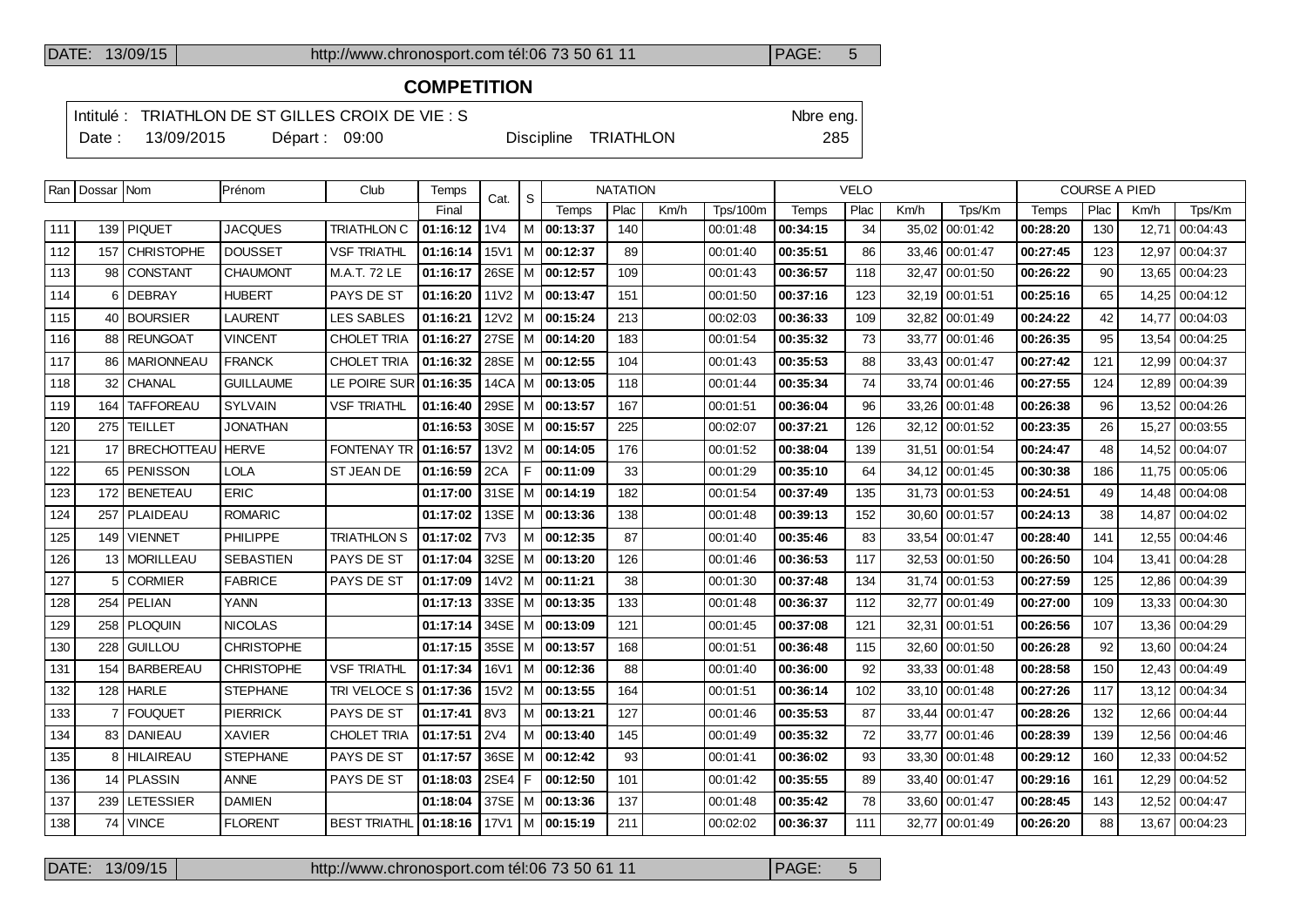## **COMPETITION**

Intitulé : TRIATHLON DE ST GILLES CROIX DE VIE : S<br>
Nbre eng.

Date : 13/09/2015 Départ : 09:00 Discipline TRIATHLON 285

|     | Ran   Dossar   Nom |                   | IPrénom              | Club                         | Temps    | Cat.             | <sub>S</sub> |                            | <b>NATATION</b> |      |                 |          | <b>VELO</b> |      |                          |          | <b>COURSE A PIED</b> |       |                |
|-----|--------------------|-------------------|----------------------|------------------------------|----------|------------------|--------------|----------------------------|-----------------|------|-----------------|----------|-------------|------|--------------------------|----------|----------------------|-------|----------------|
|     |                    |                   |                      |                              | Final    |                  |              | <b>Temps</b>               | Plac            | Km/h | <b>Tps/100m</b> | Temps    | Plac        | Km/h | Tps/Km                   | Temps    | Plac                 | Km/h  | Tps/Km         |
| 139 |                    | 235 LE MAGUERES   | <b>YOHANN</b>        |                              | 01:18:18 | 14SE   M         |              | 00:16:41                   | 231             |      | 00:02:13        | 00:00:00 |             |      | للمنابذ                  | 01:01:36 | 233                  | 5,84  | 00:10:16       |
| 140 |                    | 207 FARDOUIN      | <b>MAXIME</b>        |                              | 01:18:20 |                  |              | 15SE   M <b>  00:11:20</b> | 37              |      | 00:01:30        | 00:37:16 | 124         |      | 32.19 00:01:51           | 00:29:43 | 169                  |       | 12,11 00:04:57 |
| 141 | 284                | <b>VILLETTE</b>   | <b>OLIVIER</b>       |                              | 01:18:29 | 18V1             |              | M 100:13:36                | 136             |      | 00:01:48        | 00:35:44 | 82          |      | 33.57 00:01:47           | 00:29:08 | 156                  | 12,36 | 00:04:51       |
| 142 |                    | 103 PRIGENT       | <b>JACQUES</b>       | S.O. HOUILLE                 | 01:18:36 | 1 <sub>V</sub> 5 |              | M 00:13:38                 | 141             |      | 00:01:49        | 00:37:42 | 132         |      | 31.82 00:01:53           | 00:27:16 | 113                  | 13,20 | 00:04:32       |
| 143 |                    | 135   BABARY      | <b>FREDERIC</b>      | <b>TRIATHLON C</b>           | 01:18:38 | 19V1             |              | M 00:13:54                 | 162             |      | 00:01:51        | 00:37:23 | 127         |      | 32.09 00:01:52           | 00:27:20 | 115                  | 13.17 | 00:04:33       |
| 144 |                    | 193 CLAVIER       | <b>JEREMY</b>        |                              | 01:18:43 |                  |              | 16SE   M   00:14:50        | 197             |      | 00:01:58        | 00:38:06 | 140         |      | 31,49 00:01:54           | 00:25:46 | 81                   | 13,97 | 00:04:17       |
| 145 |                    | 145   MAUGUEN     | <b>QUENTIN</b>       | <b>TRIATHLON C</b>           | 01:18:46 | 6SE1             |              | M 100:13:07                | 120             |      | 00:01:45        | 00:37:38 | 130         |      | 31.89 00:01:52           | 00:28:00 | 126                  | 12.85 | 00:04:40       |
| 146 |                    | 131   VERMILLARD  | <b>THIBAULT</b>      | <b>TRI VELOCE S 01:18:47</b> |          |                  |              | 15CA M 00:11:47            | 59              |      | 00:01:34        | 00:37:38 | 131         |      | 31.88 00:01:52           | 00:29:20 | 163                  | 12.27 | 00:04:53       |
| 147 | 234                | LE DREZEN         | <b>REGIS</b>         |                              | 01:18:51 | 38SE             |              | M 100:14:32                | 192             |      | 00:01:56        | 00:37:43 | 133         |      | 31.80 00:01:53           | 00:26:34 | 94                   | 13,55 | 00:04:25       |
| 148 |                    | 129 RENAUD        | <b>OLIVIER</b>       | <b>TRI VELOCE S 01:19:11</b> |          | 20V1             |              | M 100:13:39                | 143             |      | 00:01:49        | 00:34:56 | 59          |      | 34.35 00:01:44           | 00:30:36 | 185                  | 11.76 | 00:05:06       |
| 149 |                    | 210   FILLAUDEAU  | <b>MAXIME</b>        |                              | 01:19:12 | 8JU              |              | M 00:13:35                 | 135             |      | 00:01:48        | 00:35:48 | 84          |      | 33.52 00:01:47           | 00:29:48 | 172                  | 12.08 | 00:04:58       |
| 150 |                    | 168   ARNAUD      | <b>GWENAEL</b>       |                              | 01:19:19 | 21V1             |              | M   00:15:42               | 219             |      | 00:02:05        | 00:38:40 | 147         |      | 31,02   00:01:56         | 00:24:56 | 52                   | 14,44 | 00.04:09       |
| 151 |                    | 272   SALMSON     | <b>LUC</b>           |                              | 01:19:22 | 7SE1             |              | M 100:11:49                | 60              |      | 00:01:34        | 00:36:51 | 116         |      | 32,56 00:01:50           | 00:30:41 | 187                  | 11,73 | 00:05:06       |
| 152 | 15 l               | <b>TESSIER</b>    | PASCAL               | PAYS DE ST                   | 01:19:24 |                  |              | 39SE   M   00:14:15        | 181             |      | 00:01:54        | 00:38:21 | 145         |      | 31.28 00:01:55           | 00:26:47 | 101                  | 13.44 | 00:04:27       |
| 153 |                    | 269 RIVALAN JOUB  | <b>SYLVAIN</b>       |                              | 01:19:27 | 22V1             |              | M 00:15:37                 | 218             |      | 00:02:04        | 00:38:11 | 141         |      | 31.42 00:01:54           | 00:25:38 | 76                   |       | 14,04 00:04:16 |
| 154 |                    | 261   PRIMAULT    | <b>SEBASTIEN</b>     |                              | 01:19:31 |                  |              | $40SE$   M   00:14:08      | 178             |      | 00:01:53        | 00:36:59 | 119         |      | 32.45 00:01:50           | 00:28:23 | 131                  | 12,68 | 00:04:43       |
| 155 |                    | 101   MOREAU      | <b>NICOLAS</b>       | PAYS D ANCE                  | 01:19:33 | 23V1             |              | M 00:13:45                 | 150             |      | 00:01:50        | 00:37:09 | 122         |      | 32,30 00:01:51           | 00:28:38 | 138                  | 12.57 | 00:04:46       |
| 156 |                    | 243   MAINDRON    | <b>DAMIEN</b>        |                              | 01:19:57 | 8SE1             |              | M 00:12:58                 | 110             |      | 00:01:43        | 00:39:50 | 159         |      | 30.12 00:01:59           | 00:27:08 | 111                  | 13.26 | 00:04:31       |
| 157 |                    | 24 CHESNAIS       | <b>JEAN- FRANCOI</b> | LA ROCHE VE                  | 01:20:00 | 3V4              |              | M 00:13:33                 | 131             |      | 00:01:48        | 00:37:52 | 136         |      | 31,68 00:01:53           | 00:28:34 | 136                  | 12,60 | 00:04:45       |
| 158 | 67                 | <b>DELESTRE</b>   | JEAN LUC             | <b>ANGERS TRIA</b>           | 01:20:29 | 2V <sub>5</sub>  |              | $M$ 00:13:52               | 160             |      | 00:01:50        | 00:38:02 | 138         |      | 31,54 00:01:54           | 00:28:34 | 137                  | 12,60 | 00:04:45       |
| 159 |                    | 181   CAMESCASSE  | VALENTINE            |                              | 01:20:33 | 3SE4             |              | F 100:12:45                | 96              |      | 00:01:42        | 00:43:22 | 192         |      | 27,66 00:02:10           | 00:24:24 | 44                   | 14.75 | 00:04:04       |
| 160 | 57                 | <b>HAUDEBOURG</b> | <b>CHRISTINE</b>     | <b>ST JEAN DE</b>            | 01:20:34 | 1 <sub>V</sub> 4 | F            | 00:13:49                   | 156             |      | 00:01:50        | 00:00:00 |             |      | $\overline{a}$           | 01:06:45 | 235                  | 5,39  | 00:11:07       |
| 161 |                    | 143 BRUNEAU       | <b>PHILIPPE</b>      | <b>TRIATHLON C</b>           | 01:20:40 |                  |              | 17SE   M   00:12:09        | 72              |      | 00:01:37        | 00:41:21 | 182         |      | 29.02 00:02:04           | 00:27:08 | 112                  | 13,26 | 00:04:31       |
| 162 |                    | 248   MAZOYER     | <b>FREDRIC</b>       |                              | 01:20:42 | 16V2             |              | M 100:14:02                | 174             |      | 00:01:52        | 00:36:04 | 95          |      | 33,27 00:01:48           | 00:30:35 | 184                  | 11.77 | 00:05:05       |
| 163 | 10 <sup>1</sup>    | <b>JUDAS</b>      | CHRISTIAN            | PAYS DE ST                   | 01:20:47 | 9V3              |              | M   00:14:48               | 195             |      | 00:01:58        | 00:00:00 |             |      | $\overline{\phantom{a}}$ | 01:05:58 | 234                  | 5.46  | 00:10:59       |
| 164 |                    | 31   THIBAUD      | <b>SARAH</b>         | LA ROCHE VE                  | 01:21:03 | 2SE2 F           |              | 00:15:46                   | 220             |      | 00:02:06        | 00:36:21 | 105         |      | 33,01 00:01:49           | 00:28:55 | 147                  | 12,44 | 00:04:49       |
| 165 |                    | 183 CAUDERLIER L  | <b>CLARISSE</b>      |                              | 01:21:04 | 4SE4   F         |              | 00:13:48                   | 153             |      | 00:01:50        | 00:43:00 | 190         |      | 27,90 00:02:09           | 00:24:15 | 39                   | 14,84 | 00:04:02       |
| 166 |                    | 123 DECREAU       | <b>ERIC</b>          | TRI VELOCE S 01:21:08        |          |                  |              | 41SE   M   00:11:42        | 56              |      | 00:01:33        | 00:40:57 | 175         |      | 29.30 00:02:02           | 00:28:29 | 134                  |       | 12,64 00:04:44 |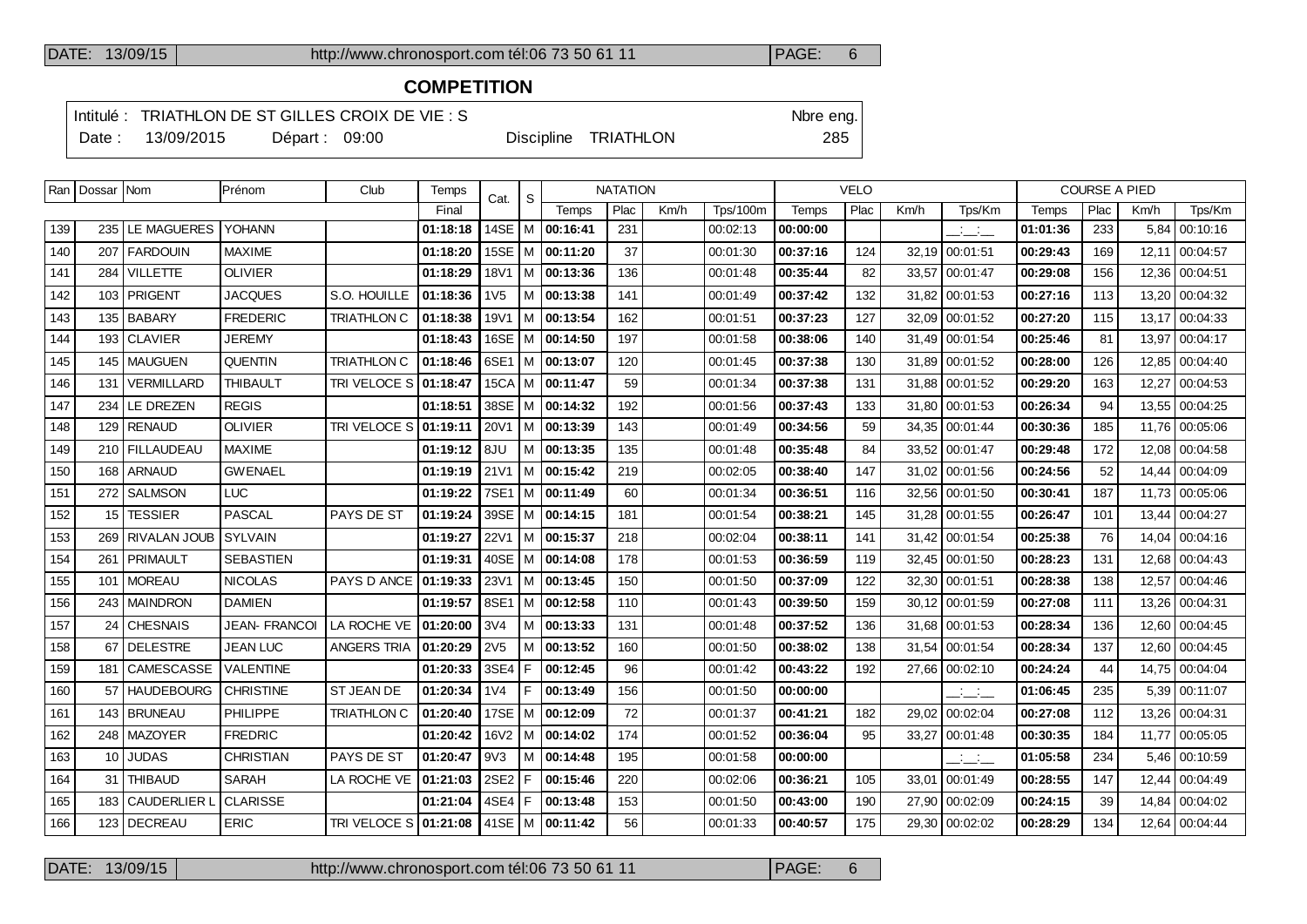## **COMPETITION**

Intitulé : TRIATHLON DE ST GILLES CROIX DE VIE : S<br>
Nbre eng.

Date : 13/09/2015 Départ : 09:00 Discipline TRIATHLON 285

|     | Ran   Dossar   Nom |                    | Prénom           | Club                   | Temps    | Cat.        | S     |                             | <b>NATATION</b> |      |                 |              | <b>VELO</b> |       |                          |          | <b>COURSE A PIED</b> |       |                |
|-----|--------------------|--------------------|------------------|------------------------|----------|-------------|-------|-----------------------------|-----------------|------|-----------------|--------------|-------------|-------|--------------------------|----------|----------------------|-------|----------------|
|     |                    |                    |                  |                        | Final    |             |       | Temps                       | Plac            | Km/h | <b>Tps/100m</b> | <b>Temps</b> | Plac        | Km/h  | Tps/Km                   | Temps    | Plac                 | Km/h  | Tps/Km         |
| 167 |                    | 117   PARPAILLON   | <b>FLORIAN</b>   | TRI CLUB CLI           | 01:21:24 | $9SE1$ M    |       | 00:11:33                    | 49              |      | 00:01:32        | 00:45:49     | 202         | 26.19 | 00:02:17                 | 00:24:01 | 35                   |       | 14,99 00:04:00 |
| 168 | 200                | DEFAY              | JULIEN           |                        | 01:21:26 |             |       | 18SE   M   00:16:33         | 230             |      | 00:02:12        | 00:39:51     | 160         | 30,11 | 00:01:59                 | 00:25:01 | 53                   |       | 14,39 00:04:10 |
| 169 | 203                | <b>DUBRAY</b>      | XAVIER           |                        | 01:21:36 | 24V1        |       | $ M $ 00:12:22              | 79              |      | 00:01:38        | 00:00:00     |             |       | $\overline{\phantom{a}}$ | 01:09:14 | 237                  | 5,20  | 00:11:32       |
| 170 | 120                | <b>ARCHAMBAUD</b>  | <b>EMELINE</b>   | TRI VELOCE S           | 01:21:49 | <b>1SE1</b> | l F . | 00:13:40                    | 147             |      | 00:01:49        | 00:38:48     | 148         | 30.92 | 00:01:56                 | 00:29:19 | 162                  |       | 12,28 00:04:53 |
| 171 | 39                 | <b>MARTINEAU</b>   | <b>ALEXANDRE</b> | <b>LES HERBIER</b>     | 01:21:56 | 9JU         |       | M 00:13:56                  | 166             |      | 00:01:51        | 00:38:50     | 149         | 30,90 | 00:01:56                 | 00:29:09 | 157                  | 12,34 | 00:04:51       |
| 172 | 247                | <b>MAUSSION</b>    | <b>HERVE</b>     |                        | 01:21:58 |             |       | $17V2$   M   00:13:15       | 124             |      | 00:01:46        | 00:39:43     | 157         | 30,21 | 00:01:59                 | 00:29:00 | 151                  |       | 12,41 00:04:50 |
| 173 | 242                | <b>LOISEAU</b>     | <b>BENOIT</b>    |                        | 01:22:04 |             |       | 15SE   M   00:13:34         | 132             |      | 00:01:48        | 00:40:14     | 165         | 29,83 | 00:02:00                 | 00:28:16 | 128                  | 12.73 | 00:04:42       |
| 174 | 9                  | <b>JOLLY</b>       | ANNE-SOPHIE      | PAYS DE ST             | 01:22:09 | $5SE4$   F  |       | 00:14:25                    | 186             |      | 00:01:55        | 00:39:15     | 153         | 30,57 | 00:01:57                 | 00:28:28 | 133                  |       | 12,65 00:04:44 |
| 175 | 274                | <b>SUZINEAU</b>    | <b>HUBERT</b>    |                        | 01:22:13 | 4V4         |       | M   00:14:24                | 185             |      | 00:01:55        | 00:39:18     | 154         | 30,53 | 00:01:57                 | 00:28:30 | 135                  |       | 12,63 00:04:45 |
| 176 |                    | 116   DENIAUD      | <b>VINCENT</b>   | TRI CLUB CLI           | 01:22:21 | 18V2        |       | M 00:13:50                  | 157             |      | 00:01:50        | 00:36:17     | 103         | 33,06 | 00:01:48                 | 00:32:13 | 197                  |       | 11,17 00:05:22 |
| 177 | 216 l              | <b>GEORGE</b>      | <b>PIERRICK</b>  |                        | 01:22:32 |             |       | 16SE   M   00:14:01         | 172             |      | 00:01:52        | 00:38:19     | 143         | 31,31 | 00:01:54                 | 00:30:10 | 174                  |       | 11,93 00:05:01 |
| 178 | 153                | l BABIN            | <b>ALEXANDRE</b> | <b>VSF TRIATHL</b>     | 01:22:41 |             |       | 25V1   M   00:12:06         | 69              |      | 00:01:36        | 00:38:55     | 150         | 30,83 | 00:01:56                 | 00:31:39 | 193                  | 11.37 | 00:05:16       |
| 179 | 90                 | <b>ROBILLARD</b>   | <b>JORIS</b>     | <b>COMPIEGNE T</b>     | 01:22:42 |             |       | 19SE   M   00:13:33         | 130             |      | 00:01:48        | 00:40:16     | 166         | 29,79 | 00:02:00                 | 00:28:52 | 145                  |       | 12,47 00:04:48 |
| 180 | 150                | <b>VOISIN</b>      | <b>ETIENNE</b>   | TRIATHLON S            | 01:22:43 |             |       | 20SE   M   00:14:25         | 187             |      | 00:01:55        | 00:39:27     | 155         | 30.41 | 00:01:58                 | 00:28:49 | 144                  |       | 12,49 00:04:48 |
| 181 | 202                | <b>DOLLO</b>       | <b>RONAN</b>     |                        | 01:22:43 |             |       | 21SE   M   00:12:42         | 92              |      | 00:01:41        | 00:40:56     | 173         | 29,31 | 00:02:02                 | 00:29:04 | 154                  |       | 12,38 00:04:50 |
| 182 | 206                | <b>DUTHOIT</b>     | <b>AYMERIC</b>   |                        | 01:22:48 |             |       | $10\sqrt{3}$   M   00:18:27 | 240             |      | 00:02:27        | 00:44:59     | 200         | 26,67 | 00:02:14                 | 00:19:21 | $\overline{1}$       |       | 18,60 00:03:13 |
| 183 |                    | 188 CHARRIER       | <b>LUCIE</b>     |                        | 01:23:04 |             |       | 2SE1   F   00:12:20         | 78              |      | 00:01:38        | 00:40:18     | 167         | 29,78 | 00:02:00                 | 00:30:25 | 182                  |       | 11,83 00:05:04 |
| 184 | 189                | <b>CHARRIER</b>    | <b>CLAIRE</b>    |                        | 01:23:05 | 3SE1 F      |       | 00:12:48                    | 98              |      | 00:01:42        | 00:39:56     | 164         | 30.05 | 00:01:59                 | 00:30:20 | 179                  | 11.87 | 00:05:03       |
| 185 | 249                | <b>GRIMAULT</b>    | <b>MICKAEL</b>   |                        | 01:23:19 |             |       | 26V1   M   00:15:55         | 222             |      | 00:02:07        | 00:40:24     | 168         |       | 29,69 00:02:01           | 00:26:59 | 108                  |       | 13,34 00:04:29 |
| 186 | 278                | <b>TRAN</b>        | SIEU-TICH        |                        | 01:23:20 |             |       | 42SE   M   00:13:48         | 154             |      | 00:01:50        | 00:39:52     | 161         | 30.09 | 00:01:59                 | 00:29:38 | 167                  |       | 12,14 00:04:56 |
| 187 |                    | 113   BRICAULT     | <b>BERTRAND</b>  | <b>TOBESPORT</b>       | 01:23:22 |             |       | $11\sqrt{3}$   M   00:15:12 | 206             |      | 00:02:01        | 00:39:29     | 156         | 30,38 | 00:01:58                 | 00:28:40 | 140                  |       | 12,56 00:04:46 |
| 188 | 211                | <b>FOURGS</b>      | <b>FREDERIC</b>  |                        | 01:23:28 |             |       | $27V1$   M   00:15:13       | 207             |      | 00:02:01        | 00:37:29     | 128         | 32,00 | 00:01:52                 | 00:30:45 | 188                  | 11,71 | 00:05:07       |
| 189 |                    | 195   CLENET       | <b>YOANN</b>     |                        | 01:23:32 |             |       | 43SE M 00:13:51             | 158             |      | 00:01:50        | 00:39:52     | 162         | 30.09 | 00:01:59                 | 00:29:47 | 171                  |       | 12,08 00:04:57 |
| 190 | 36                 | <b>THIBAUDEAU-</b> | LAURIE           | LE POIRE SUR 01:23:40  |          | 3CA         | F     | 00:11:51                    | 62              |      | 00:01:34        | 00:39:12     | 151         | 30,61 | 00:01:57                 | 00:32:37 | 200                  | 11,04 | 00:05:26       |
| 191 |                    | 76   MARTIN        | <b>VALENTIN</b>  | <b>BOUGUENAIS</b>      | 01:23:55 |             |       | $16CA$   M   00:15:05       | 204             |      | 00:02:00        | 00:00:00     |             |       | $  -$                    | 01:08:49 | 236                  |       | 5,23 00:11:28  |
| 192 |                    | 75   MARTIN        | <b>JEROME</b>    | <b>BOUGUENAIS</b>      | 01:23:55 |             |       | $19V2$   M   00:16:08       | 226             |      | 00:02:09        | 00:38:21     | 144         | 31,28 | 00:01:55                 | 00:29:25 | 165                  | 12,23 | 00:04:54       |
| 193 | 240                | <b>LLORCA</b>      | <b>MAXIME</b>    |                        | 01:24:05 |             |       | 22SE   M   00:14:02         | 173             |      | 00:01:52        | 00:39:44     | 158         | 30,20 | 00:01:59                 | 00:30:18 | 177                  |       | 11,88 00:05:03 |
| 194 |                    | 89 LAINE           | <b>YANN</b>      | CLUB ATHLET   01:24:09 |          |             |       | 17SE   M   00:13:36         | 139             |      | 00:01:48        | 00:41:36     | 186         |       | 28,84 00:02:04           | 00:28:55 | 146                  |       | 12,45 00:04:49 |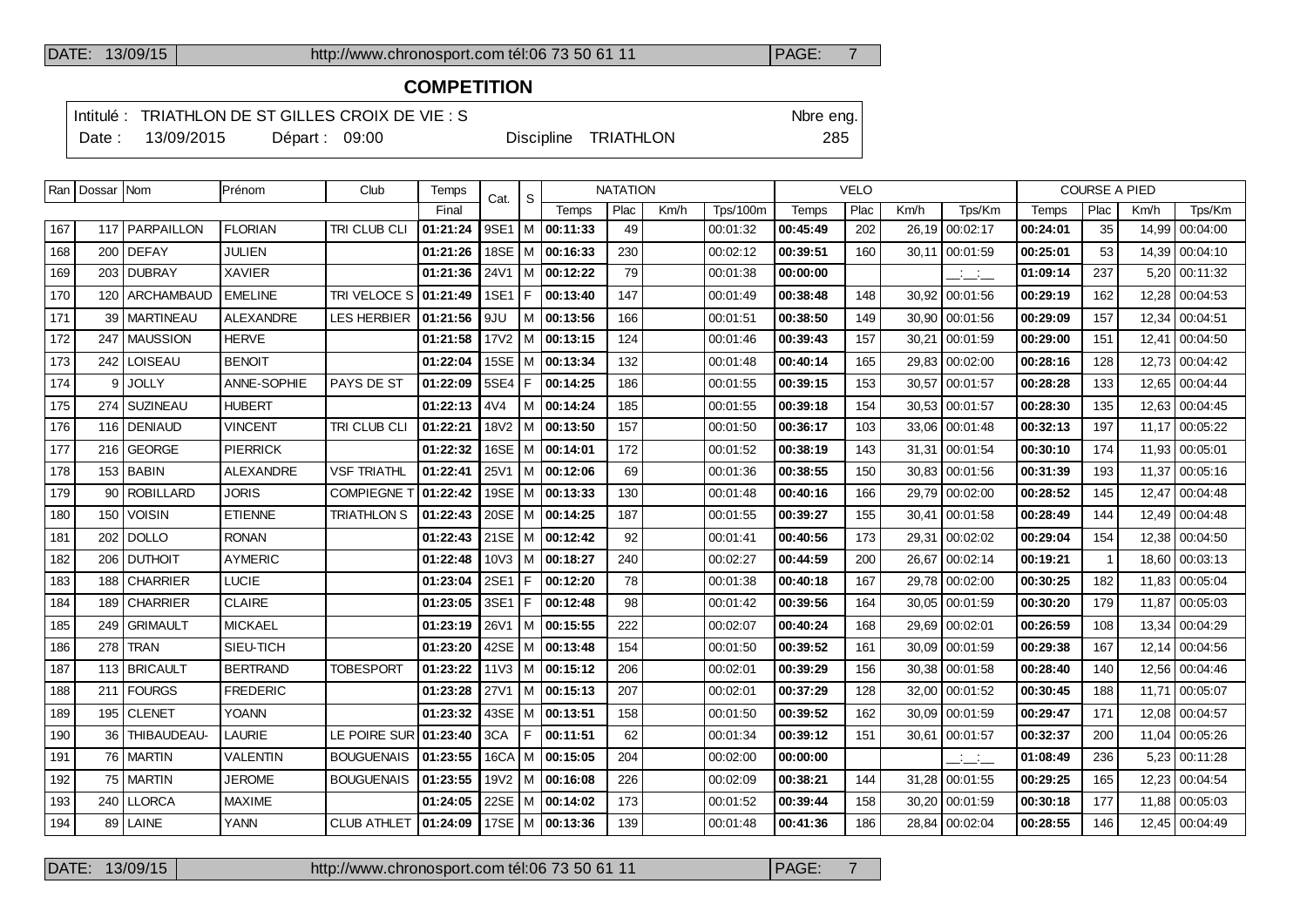## **COMPETITION**

Intitulé : TRIATHLON DE ST GILLES CROIX DE VIE : S<br>
Nbre eng.

Date : 13/09/2015 Départ : 09:00 Discipline TRIATHLON 285

| . .<br>۰. | ×<br>. .<br>۰. |  |
|-----------|----------------|--|
|           |                |  |
|           |                |  |
|           |                |  |

|     | Ran   Dossar   Nom |                  | Prénom               | Club               | Temps    | Cat.             | ' S  |                     | <b>NATATION</b> |      |                 |          | <b>VELO</b> |       |                          |          | <b>COURSE A PIED</b> |       |                |
|-----|--------------------|------------------|----------------------|--------------------|----------|------------------|------|---------------------|-----------------|------|-----------------|----------|-------------|-------|--------------------------|----------|----------------------|-------|----------------|
|     |                    |                  |                      |                    | Final    |                  |      | Temps               | Plac            | Km/h | <b>Tps/100m</b> | Temps    | Plac        | Km/h  | Tps/Km                   | Temps    | Plac                 | Km/h  | Tps/Km         |
| 195 |                    | 12 MORILLEAU     | <b>SOPHIE</b>        | PAYS DE ST         | 01:24:21 | 1SE3 F           |      | 00:14:01            | 171             |      | 00:01:52        | 00:39:54 | 163         | 30,07 | 00:01:59                 | 00:30:25 | 183                  | 11,83 | 00:05:04       |
| 196 |                    | 260 PONCHE       | <b>ALEXANDRE</b>     |                    | 01:24:58 | $23SE$ M         |      | 00:13:32            | 129             |      | 00:01:48        | 00:42:29 | 188         |       | 28,24 00:02:07           | 00:28:56 | 148                  | 12.44 | 00:04:49       |
| 197 | 198                | <b>DAGORNE</b>   | JEAN-MARC            |                    | 01:25:03 | $20V2$ M         |      | 00:13:53            | 161             |      | 00:01:51        | 00:42:12 | 187         | 28,43 | 00:02:06                 | 00:28:57 | 149                  | 12,43 | 00:04:49       |
| 198 | 165                | <b>TROUILLOT</b> | <b>BERNARD</b>       | <b>VSF TRIATHL</b> | 01:25:05 | 5V4              |      | M 100:14:27         | 188             |      | 00:01:55        | 00:41:26 | 184         |       | 28.95 00:02:04           | 00:29:11 | 159                  |       | 12,33 00:04:51 |
| 199 | 233                | <b>LAURY</b>     | <b>NADINE</b>        |                    | 01:25:17 | 1 <sub>V</sub> 2 | F    | 00:15:34            | 216             |      | 00:02:04        | 00:40:32 | 169         |       | 29,60 00:02:01           | 00:29:10 | 158                  |       | 12,34 00:04:51 |
| 200 |                    | 215 GENDRY       | <b>GUILLAUME</b>     |                    | 01:25:33 |                  |      | 18SE   M   00:15:51 | 221             |      | 00:02:06        | 00:38:00 | 137         |       | 31,57 00:01:54           | 00:31:41 | 194                  |       | 11,36 00:05:16 |
| 201 |                    | $178$ BUEE       | <b>EMMANUEL</b>      |                    | 01:25:33 |                  |      | 21V2 M 00:14:44     | 193             |      | 00:01:57        | 00:41:10 | 179         |       | 29,14 00:02:03           | 00:29:39 | 168                  |       | 12,14 00:04:56 |
| 202 |                    | 115 BITEAU       | <b>DAVID</b>         | TRI CLUB CLI       | 01:25:46 |                  |      | 44SE M 00:14:03     | 175             |      | 00:01:52        | 00:44:57 | 199         |       | 26,69 00:02:14           | 00:26:44 | 100                  |       | 13,46 00:04:27 |
| 203 | 253                | ORSONNEAU        | <b>SEBASTIEN</b>     |                    | 01:25:52 |                  |      | 45SE   M   00:14:29 | 189             |      | 00:01:55        | 00:41:01 | 177         |       | 29,25 00:02:03           | 00:30:22 | 180                  |       | 11,85 00:05:03 |
| 204 | 191                | <b>CHAUMET</b>   | <b>DAVID</b>         |                    | 01:26:17 | 28V1             |      | $ M $ 00:13:48      | 152             |      | 00:01:50        | 00:43:27 | 193         |       | 27,62 00:02:10           | 00:29:02 | 152                  |       | 12,40 00:04:50 |
| 205 | 95                 | <b>SURIRAY</b>   | <b>FRANCOIS</b>      | LA ROCHELLE        | 01:26:22 |                  |      | 12V3   M   00:17:02 | 232             |      | 00:02:16        | 00:37:07 | 120         | 32,32 | 00:01:51                 | 00:32:13 | 196                  | 11.17 | 00:05:22       |
| 206 | 255                | <b>PINEAU</b>    | <b>YANNICK</b>       |                    | 01:26:30 |                  |      | 22V2   M   00:15:04 | 203             |      | 00:02:00        | 00:41:11 | 180         |       | 29,14 00:02:03           | 00:30:15 | 175                  |       | 11,90 00:05:02 |
| 207 | 237                | LELARDOUX        | <b>SIMON</b>         |                    | 01:26:32 | 29V1             |      | $ M $ 00:14:59      | 200             |      | 00:01:59        | 00:41:23 | 183         |       | 28,99 00:02:04           | 00:30:09 | 173                  |       | 11,94 00:05:01 |
| 208 | 169                | <b>ASTRUC</b>    | <b>OLIVIER</b>       |                    | 01:26:35 |                  |      | 46SE   M   00:13:02 | 114             |      | 00:01:44        | 00:40:43 | 171         |       | 29,47 00:02:02           | 00:32:50 | 203                  |       | 10.96 00:05:28 |
| 209 | 204                | <b>DUPAS</b>     | <b>LUDOVIC</b>       |                    | 01:26:50 |                  |      | 47SE   M   00:14:22 | 184             |      | 00:01:55        | 00:38:12 | 142         |       | 31,40 00:01:54           | 00:34:15 | 210                  | 10,51 | 00:05:42       |
| 210 | 201                | <b>DESSON</b>    | <b>BRICE</b>         |                    | 01:27:03 | 30V1             |      | $ M $ 00:13:55      | 165             |      | 00:01:51        | 00:43:44 | 196         |       | 27,44 00:02:11           | 00:29:24 | 164                  |       | 12,24 00:04:54 |
| 211 | 184                | CHANAL           | <b>CHRISTOPHE</b>    |                    | 01:27:12 | 23V2             |      | $ M $ 00:20:35      | 242             |      | 00:02:44        | 00:36:12 | 101         |       | 33,14 00:01:48           | 00:30:24 | 181                  |       | 11,84 00:05:04 |
| 212 | 104                | PIERRE           | JULIE                | <b>SAINT HERBL</b> | 01:27:21 | 3SE2 F           |      | 00:15:37            | 217             |      | 00:02:04        | 00:40:34 | 170         |       | 29,58 00:02:01           | 00:31:10 | 192                  |       | 11,55 00:05:11 |
| 213 | 124                | DUBE             | <b>ALINE</b>         | TRI VELOCE S       | 01:27:52 | 1 <sub>V</sub> 3 | F.   | 00:18:03            | 236             |      | 00:02:24        | 00:40:45 | 172         |       | 29,44 00:02:02           | 00:29:03 | 153                  |       | 12,39 00:04:50 |
| 214 | 133                | <b>ARNAUD</b>    | <b>JACKY</b>         | <b>TRIATHLON C</b> | 01:28:28 | 3V <sub>5</sub>  |      | M 00:16:16          | 228             |      | 00:02:10        | 00:42:39 | 189         |       | 28,13 00:02:07           | 00:29:32 | 166                  |       | 12,19 00:04:55 |
| 215 | 212                | <b>DURAND</b>    | <b>FRANCOIS-XAVI</b> |                    | 01:28:50 | 31V1             |      | M 00:15:55          | 223             |      | 00:02:07        | 00:43:11 | 191         |       | 27,78 00:02:09           | 00:29:43 | 170                  | 12.11 | 00:04:57       |
| 216 | 285                | <b>VION</b>      | YANN                 |                    | 01:28:58 |                  |      | 48SE   M   00:14:32 | 191             |      | 00:01:56        | 00:43:30 | 194         |       | 27,59 00:02:10           | 00:30:55 | 191                  | 11.64 | 00:05:09       |
| 217 | 141                | <b>ROUGIER</b>   | <b>PIERRE</b>        | <b>TRIATHLON C</b> | 01:28:58 | 6V4              |      | M   00:15:02        | 201             |      | 00:02:00        | 00:40:58 | 176         |       | 29,28 00:02:02           | 00:32:57 | 204                  |       | 10,92 00:05:29 |
| 218 |                    | 173 BERTIN       | KATIA                |                    | 01:28:59 | 6SE4             | l F. | 00:15:14            | 208             |      | 00:02:01        | 00:00:00 |             |       | $\overline{\phantom{a}}$ | 01:13:45 | 238                  |       | 4,88 00:12:17  |
| 219 |                    | 112 BUGEON       | PHILIPPE             | <b>TOBESPORT</b>   | 01:29:00 |                  |      | 13V3   M   00:14:59 | 199             |      | 00:01:59        | 00:41:18 | 181         |       | 29,05 00:02:03           | 00:32:43 | 202                  |       | 11,00 00:05:27 |
| 220 | 222                | <b>GONZALES</b>  | <b>BERNARD</b>       |                    | 01:29:27 | 7V4              | M    | 00:15:16            | 210             |      | 00:02:02        | 00:43:53 | 197         |       | 27,34 00:02:11           | 00:30:17 | 176                  |       | 11,89 00:05:02 |
| 221 | 28                 | <b>PLANES</b>    | <b>DELPHINE</b>      | LA ROCHE VE        | 01:29:55 | 7SE4 F           |      | 00:14:14            | 180             |      | 00:01:53        | 00:43:37 | 195         |       | 27,51 00:02:10           | 00:32:03 | 195                  |       | 11,23 00:05:20 |
| 222 |                    | 232 LANDRIN      | LAETITIA             |                    | 01:30:24 | 2SE3 F           |      | 00:15:03            | 202             |      | 00:02:00        | 00:41:10 | 178         |       | 29.15 00:02:03           | 00:34:10 | 209                  |       | 10,53 00:05:41 |